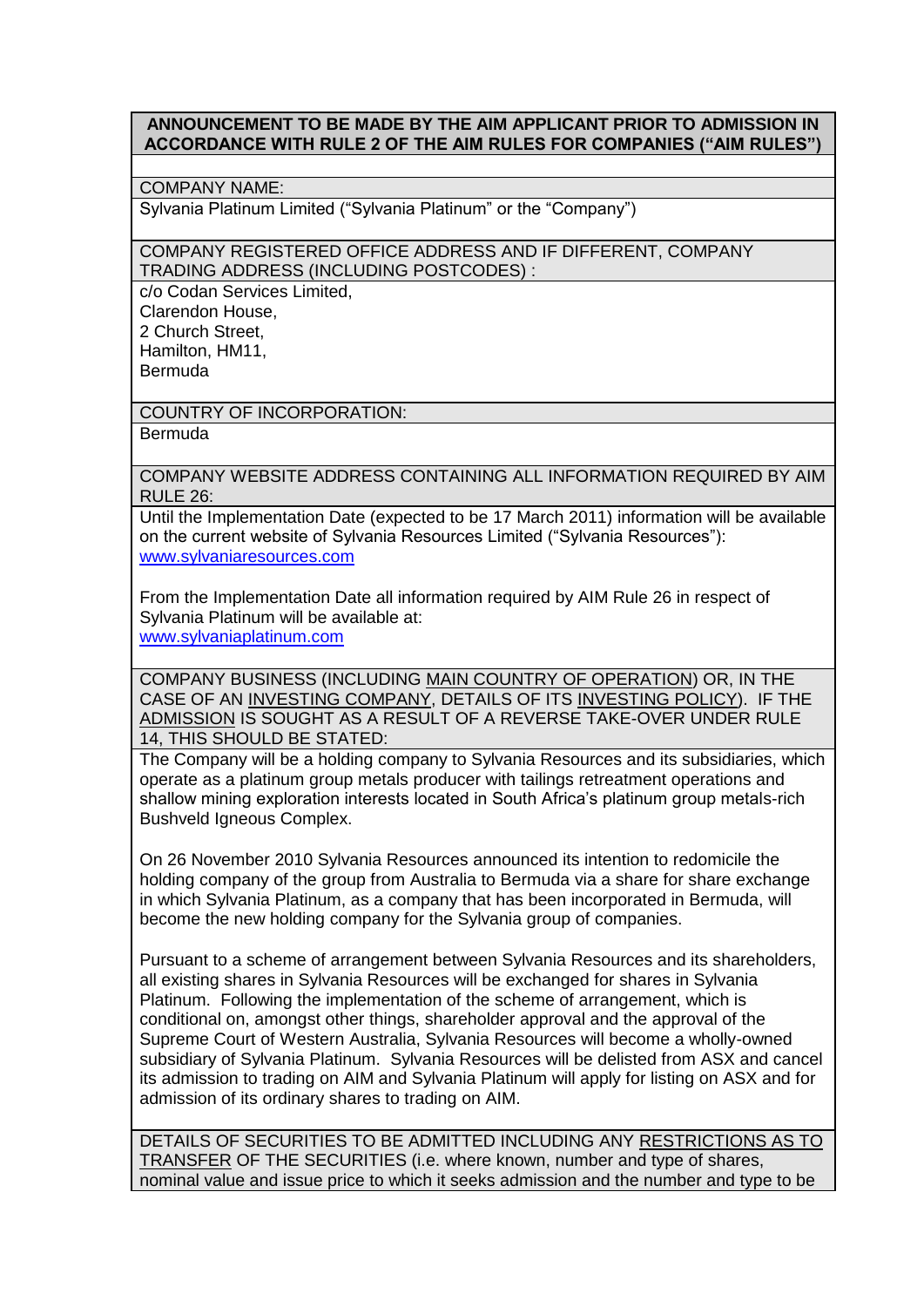held as treasury shares):

301,961,805 fully paid common shares of par value US\$0.10 are to be admitted. No common shares will be held in treasury on admission.

CAPITAL TO BE RAISED ON ADMISSION (IF APPLICABLE) AND ANTICIPATED MARKET CAPITALISATION ON ADMISSION:

No capital is being raised on admission.

The market capitalisation of Sylvania Platinum on admission is expected to be similar to that of Sylvania Resources immediately prior to the cancellation of trading in its shares on AIM. The market capitalisation of Sylvania Resources Limited was approximately GBP 164 million as at the close of business on 21 January 2011.

PERCENTAGE OF AIM SECURITIES NOT IN PUBLIC HANDS AT ADMISSION: 32.57%

DETAILS OF ANY OTHER EXCHANGE OR TRADING PLATFORM TO WHICH THE AIM COMPANY HAS APPLIED OR AGREED TO HAVE ANY OF ITS SECURITIES (INCLUDING ITS AIM SECURITIES) ADMITTED OR TRADED:

Australian Securities Exchange

FULL NAMES AND FUNCTIONS OF DIRECTORS AND PROPOSED DIRECTORS (underlining the first name by which each is known or including any other name by which each is known):

Richard David Rossiter (non-executive chairman)

Terence (Terry) Michael McConnachie (chief executive officer)

Louis Michael Carroll (finance director and assistant company secretary)

Grant Michael Button (executive director and assistant company secretary)

No proposed directors

FULL NAMES AND HOLDINGS OF SIGNIFICANT SHAREHOLDERS EXPRESSED AS A PERCENTAGE OF THE ISSUED SHARE CAPITAL, BEFORE AND AFTER ADMISSION (underlining the first name by which each is known or including any other name by which each is known):

Based on the shareholder register of Sylvania Resources as at 21 January 2011, it is expected that the Company will have the following significant shareholders on admission:

| Significant shareholder                     | % of the issued share capital: |
|---------------------------------------------|--------------------------------|
| Rene Nominees (IOM) Limited <3830>          | 19.50%                         |
| K.B. (C.I.) Nominees Limited                | 12.46%                         |
| Nortrust Nominees Limited <mkk01></mkk01>   | 9.70%                          |
| Apollo Nominees Limited <cre></cre>         | 3.73%                          |
| <b>Chase Nominees Limited</b>               | 3.49%                          |
| <b>Chase Nominees Limited <cmbl></cmbl></b> | 3.07%                          |

NAMES OF ALL PERSONS TO BE DISCLOSED IN ACCORDANCE WITH SCHEDULE 2, PARAGRAPH (H) OF THE AIM RULES: None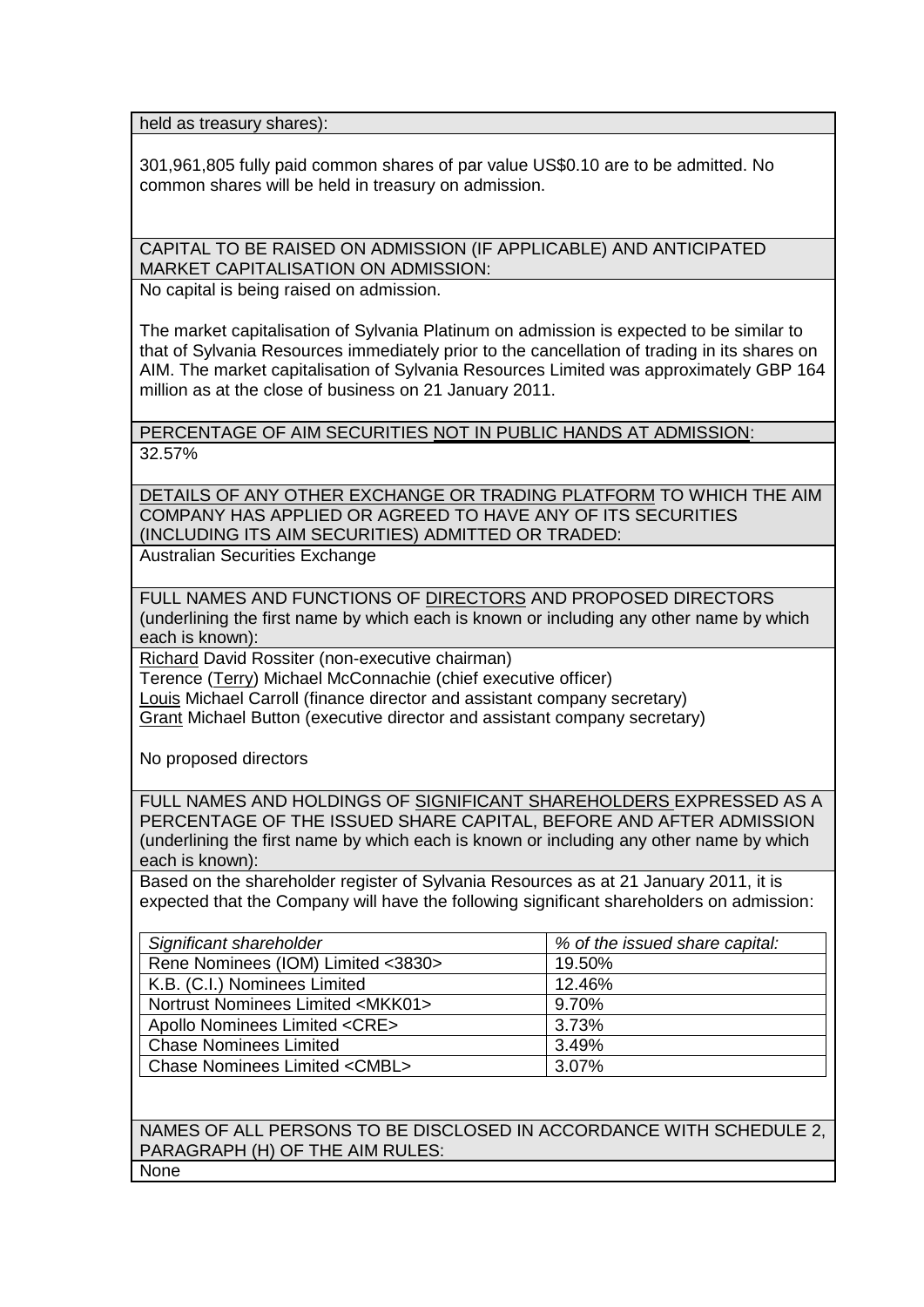| (i)<br>ANTICIPATED ACCOUNTING REFERENCE DATE                                                        |  |
|-----------------------------------------------------------------------------------------------------|--|
| (ii)<br>DATE TO WHICH THE MAIN FINANCIAL INFORMATION IN THE ADMISSION                               |  |
| DOCUMENT HAS BEEN PREPARED (this may be represented by unaudited                                    |  |
| interim financial information)                                                                      |  |
| DATES BY WHICH IT MUST PUBLISH ITS FIRST THREE REPORTS<br>(iii)<br>PURSUANT TO AIM RULES 18 AND 19: |  |
| 30 June<br>i)                                                                                       |  |
| ii)<br>Unaudited financial information for the four months to 31 October 2010                       |  |
| iii)<br>Interim results to 31 December 2010 by 31 March 2011                                        |  |
| Annual accounts to 30 June 2011 by 31 December 2011                                                 |  |
| Interim results to 31 December 2011 by 31 March 2012                                                |  |
|                                                                                                     |  |
| <b>EXPECTED ADMISSION DATE:</b>                                                                     |  |
| 24 March 2011                                                                                       |  |
| NAME AND ADDRESS OF NOMINATED ADVISER:                                                              |  |
| <b>Ambrian Partners Limited</b>                                                                     |  |
| Old Change House                                                                                    |  |
| 128 Queen Victoria Street                                                                           |  |
| London EC4V 4BJ                                                                                     |  |
|                                                                                                     |  |
| <b>NAME AND ADDRESS OF BROKER:</b><br><b>Ambrian Partners Limited</b>                               |  |
| Old Change House                                                                                    |  |
| 128 Queen Victoria Street                                                                           |  |
| London EC4V 4BJ                                                                                     |  |
|                                                                                                     |  |
| OTHER THAN IN THE CASE OF A QUOTED APPLICANT, DETAILS OF WHERE                                      |  |
| (POSTAL OR INTERNET ADDRESS) THE ADMISSION DOCUMENT WILL BE                                         |  |
| AVAILABLE FROM, WITH A STATEMENT THAT THIS WILL CONTAIN FULL DETAILS                                |  |
| ABOUT THE APPLICANT AND THE ADMISSION OF ITS SECURITIES:                                            |  |
| N/A                                                                                                 |  |
| DATE OF NOTIFICATION:                                                                               |  |
| 25 January 2011                                                                                     |  |
|                                                                                                     |  |
| NEW/UPDATE:                                                                                         |  |
| <b>New</b>                                                                                          |  |
| QUOTED APPLICANTS MUST ALSO COMPLETE THE FOLLOWING:                                                 |  |
| THE NAME OF THE AIM DESIGNATED MARKET UPON WHICH THE APPLICANT'S                                    |  |
| SECURITIES HAVE BEEN TRADED:                                                                        |  |
| As regards Sylvania Resources Limited:                                                              |  |
| Australian Securities Exchange since 9 February 2001                                                |  |
| AIM since 21 July 2006                                                                              |  |
|                                                                                                     |  |
| THE DATE FROM WHICH THE APPLICANT'S SECURITIES HAVE BEEN SO TRADED:                                 |  |
| See above.                                                                                          |  |
|                                                                                                     |  |

CONFIRMATION THAT, FOLLOWING DUE AND CAREFUL ENQUIRY, THE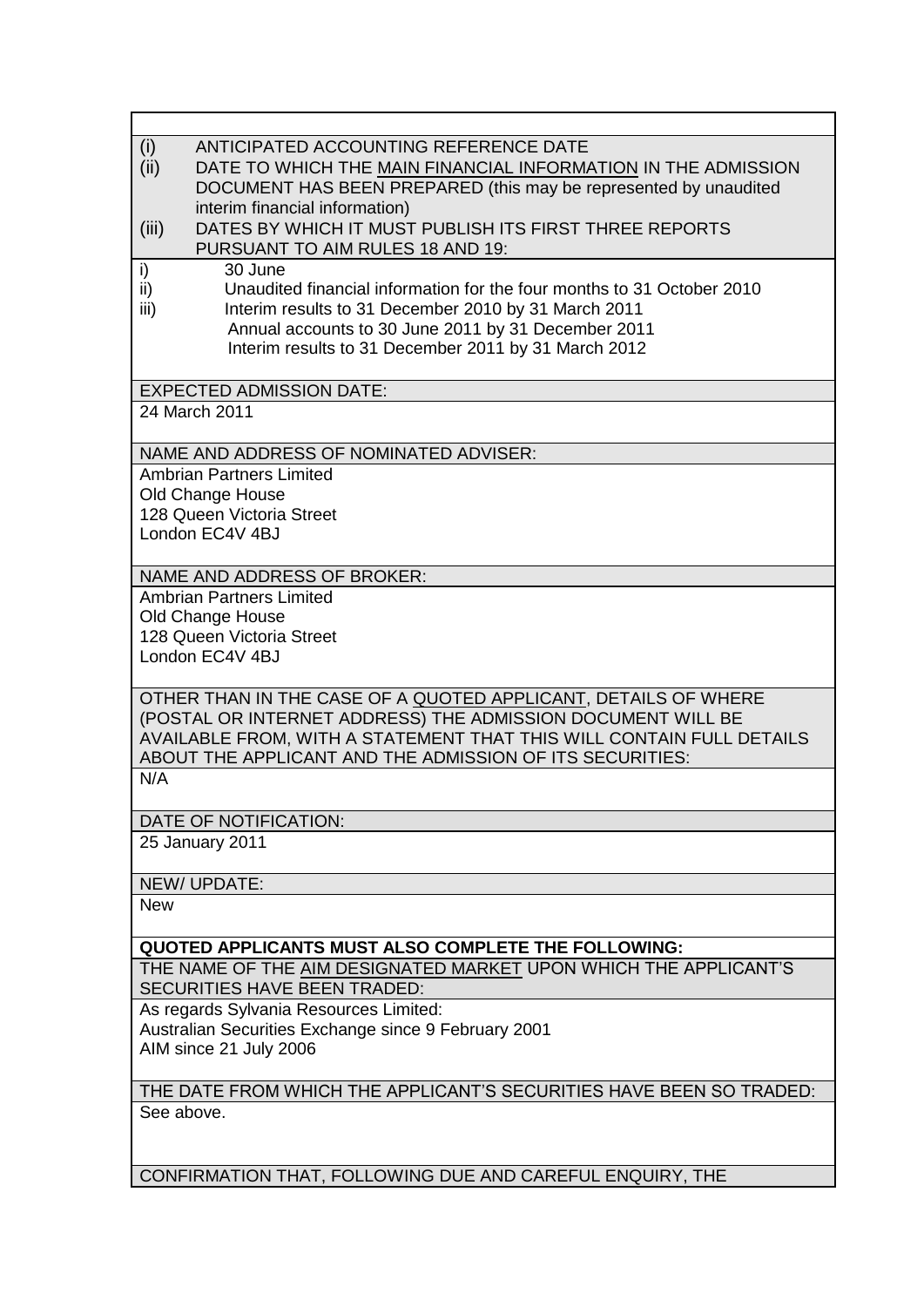APPLICANT HAS ADHERED TO ANY LEGAL AND REGULATORY REQUIREMENTS INVOLVED IN HAVING ITS SECURITIES TRADED UPON SUCH A MARKET OR DETAILS OF WHERE THERE HAS BEEN ANY BREACH:

Sylvania Platinum confirms, having made due and careful enquiry, that as at the date hereof, Sylvania Resources has adhered to the legal and regulatory requirements involved in having its securities traded upon the Australian Securities Exchange and AIM.

AN ADDRESS OR WEB-SITE ADDRESS WHERE ANY DOCUMENTS OR ANNOUNCEMENTS WHICH THE APPLICANT HAS MADE PUBLIC OVER THE LAST TWO YEARS (IN CONSEQUENCE OF HAVING ITS SECURITIES SO TRADED) ARE AVAILABLE:

[www.asx.com.au](http://www.asx.com.au/)

Until the Implementation Date (expected to be 17 March 2011): [www.sylvaniaresources.com](http://www.sylvaniaresources.com/)

From the Implementation Date: [www.sylvaniaplatinum.com](http://www.sylvaniaplatinum.com/)

DETAILS OF THE APPLICANT'S STRATEGY FOLLOWING ADMISSION INCLUDING, IN THE CASE OF AN INVESTING COMPANY, DETAILS OF ITS INVESTING STRATEGY: Sylvania Platinum intends that its business operations will be broadly the same as the business operations of Sylvania Resources . Sylvania Resources' strategy is to build cash generative businesses that can fund future growth in the platinum group metals sector. Core strategic drivers are: operational excellence; tailings growth; near surface exploration and mining; vertical integration to provide Sylvania Resources with downstream processing access; and mergers and acquisitions. Sylvania Resources will continue to expand its existing chrome tailings retreatment business with five plants successfully commissioned and another facility in a planning phase. In relation to exploration and project development, Sylvania Resources will continue to progress its near surface platinum group metals projects in the northern limb of the Bushveld Igneous Complex and its development of a platinum group metals mine at the Everest North project.

A DESCRIPTION OF ANY SIGNIFICANT CHANGE IN FINANCIAL OR TRADING POSITION OF THE APPLICANT, WHICH HAS OCCURRED SINCE THE END OF THE LAST FINANCIAL PERIOD FOR WHICH AUDITED STATEMENTS HAVE BEEN PUBLISHED:

The end of the last financial period for which audited statements have been published was 30 June 2010. Sylvania Resources announced its quarterly report on trading, revenues and cashflows for the three months to 30 September 2010 on 29 October 2010. Unaudited financial statements for the period from 1 July 2010 to 31 October 2010 are included in the appendix to this announcement, which detail the impact of foreign currency translations on the net carrying value of assets as at that date.

As announced on 29 September 2010 Sylvania Resources entered into a share exchange agreement to consolidate its ownership in its dump operations by acquiring a further 26% shareholding in Sylvania Metals (Pty) Limited so that Sylvania Resources would own 100% of Sylvania Metals (Pty) Limited. The issue of shares in Sylvania Resources to Africa Asia Capital Limited in accordance with the terms of the share exchange agreement was approved by the Sylvania Resources shareholders at a general meeting on 23 November 2010. 7,711,888 Sylvania Resources shares were issued to Africa Asia Capital Limited on 29 September 2010 and a further 51,170,663 Sylvania Resources Limited shares were issued on 1 December 2010.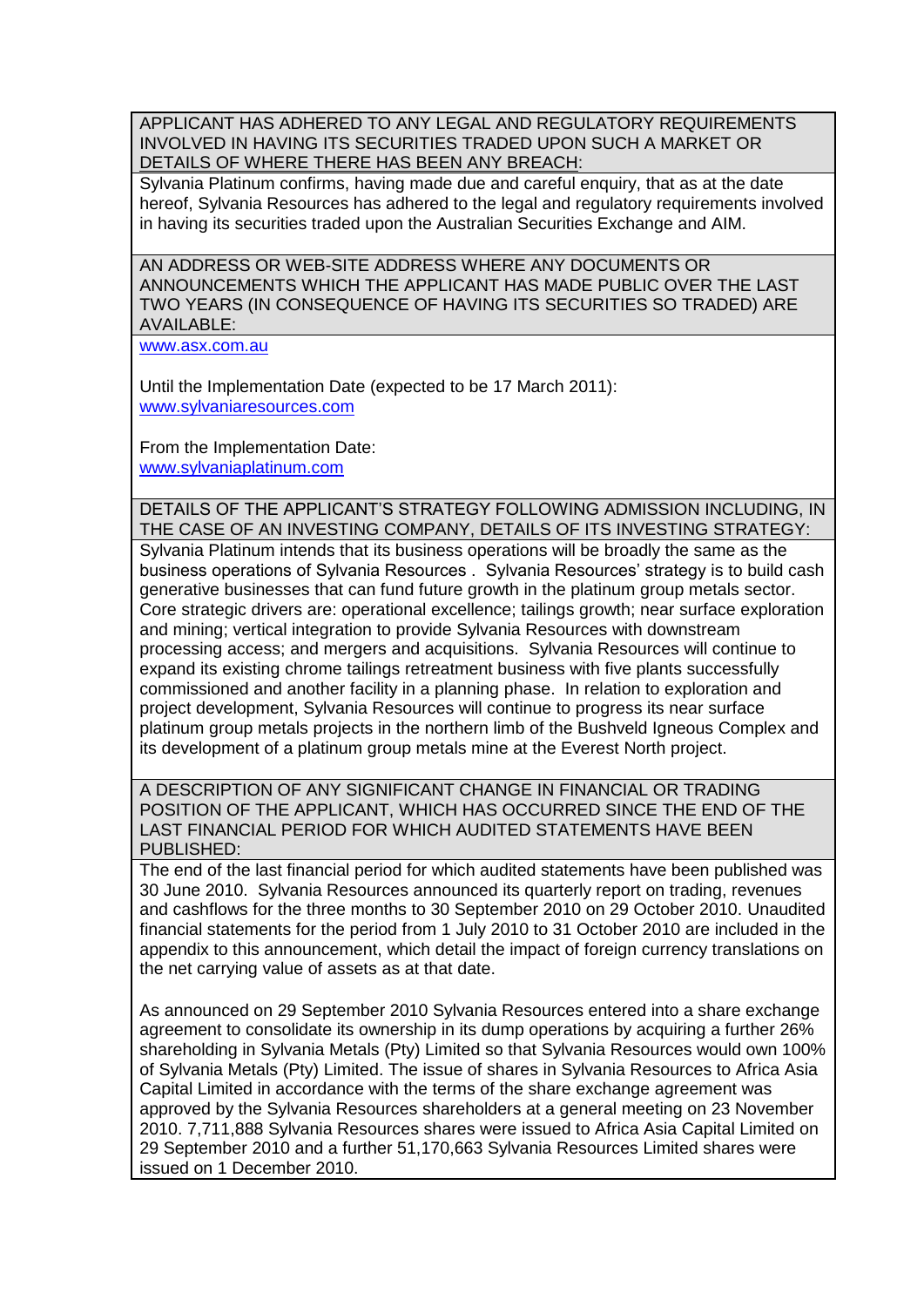Other than as disclosed in the appendix or as otherwise notified by Sylvania Resources via a Regulatory Information Service, there has been no significant change in Sylvania Resources' financial or trading position since 30 June 2010, being the date of its last audited financial statements.

A STATEMENT THAT THE DIRECTORS OF THE APPLICANT HAVE NO REASON TO BELIEVE THAT THE WORKING CAPITAL AVAILABLE TO IT OR ITS GROUP WILL BE INSUFFICIENT FOR AT LEAST TWELVE MONTHS FROM THE DATE OF ITS ADMISSION:

The directors of Sylvania Platinum have no reason to believe that the working capital available to it or its group will be insufficient for at least twelve months from the date of its admission.

DETAILS OF ANY LOCK-IN ARRANGEMENTS PURSUANT TO RULE 7 OF THE AIM RULES:

None

A BRIEF DESCRIPTION OF THE ARRANGEMENTS FOR SETTLING THE APPLICANT'S SECURITIES:

Depository interests will facilitate the trading and settlement of shares in Sylvania Platinum through CREST.

Sylvania Platinum shares will not themselves be admitted to CREST. Instead, Computershare Company Nominees Ltd (the **Custodian**) will issue depositary interests (being the **Sylvania Platinum DIs**) in respect of the Sylvania Platinum shares. The Sylvania Platinum DIs will be independent securities constituted under English law that may be held and transferred through the CREST system. The main difference between holding Sylvania Platinum DIs and holding Sylvania Platinum shares is that the holder of the Sylvania Platinum DIs will have beneficial ownership of the underlying Sylvania Platinum shares instead of legal title. Legal title in the Sylvania Platinum shares will be held by the Custodian. The Sylvania Platinum shares will be registered in the name of the Custodian for the benefit of the holder of the Sylvania Platinum DIs. Sylvania Platinum shares represented by Sylvania Platinum DIs will be held on bare trust for the holders of Sylvania Platinum DIs.

A WEBSITE ADDRESS DETAILING THE RIGHTS ATTACHING TO THE APPLICANT'S SECURITIES:

Until the Implementation Date (expected to be 17 March 2011): [www.sylvaniaresources.com](http://www.sylvaniaresources.com/)

From the Implementation Date: [www.sylvaniaplatinum.com](http://www.sylvaniaplatinum.com/)

INFORMATION EQUIVALENT TO THAT REQUIRED FOR AN ADMISSION DOCUMENT WHICH IS NOT CURRENTLY PUBLIC:

As set out in the appendix to this announcement, which is available on the above website.

A WEBSITE ADDRESS OF A PAGE CONTAINING THE APPLICANT'S LATEST ANNUAL REPORT AND ACCOUNTS WHICH MUST HAVE A FINANCIAL YEAR END NOT MORE THEN NINE MONTHS PRIOR TO ADMISSION AND INTERIM RESULTS WHERE APPLICABLE. THE ACCOUNTS MUST BE PREPARED IN ACCORDANCE WITH ACCOUNTING STANDARDS PERMISSIBLE UNDER AIM RULE 19: